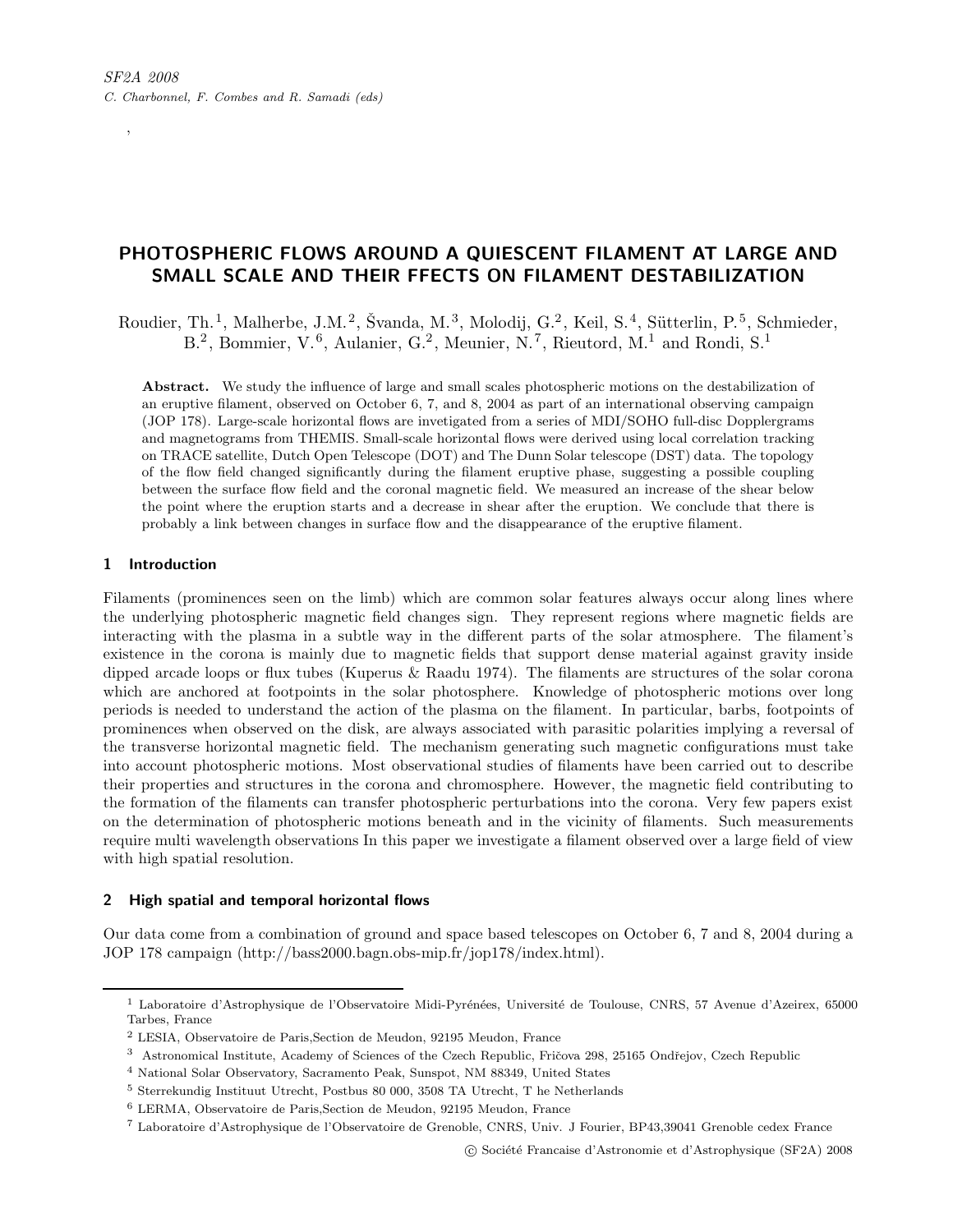

Fig. 1. (left) A mosaic of the filament in  $H\alpha$  observed with the DOT, made from 6 frames selected at about 8:50 UT on October 6, 2004. The circles indicate the footpoint locations of the filament. The arrow indicates solar north. (right) Detail of a parasitic polarity. The longitudinal magnetic field lies between  $\pm 447$  Gauss. The thick arrows show two parasitic polarities and the dotted circle indicates roughly the center of the divergence (while thin arrows indicate the direction) of the horizontal flow on the scale of a supergranule.

Fig. 1 (left) shows a mosaic at 8:50 UT of the  $H\alpha$  filament structure that was observed in the southern solar hemisphere (S16E11) on October 6, 2004 during the decaying phase of the solar cycle. This filament has a sinistral chirality which is a normal configuration in that hemisphere. The smallest chromospheric features on the image show that the angular resolution is around 0.5 arcsec over the field of view of  $95a$ rcsec $\times$ 323 arcsec. The 5 arcsec radius circles indicate the region of apparent footpoints.Fig. 1(right) shows some of the details between these parasitic polarities and the flow. The dotted circle indicates a center of divergence on the scale of a supergranule, while the small arrows show the direction of the flow field. The large arrows on the right of the figure point towards the parasitic polarity (in red) and the dominant polarity (of the weak background field) in green. The cork trajectories cross beneath the filament indicating that the flow transports corks (and thus flux tubes) across the filament channel and could in this manner create parasitic polarities. Convection could push opposite polarity fields, by the outward dispersal of magnetic flux, through the PILs. Thus supergranule cells could induce a significant flow into the polarity inversion zone thereby transferring field of opposite polarity from one side of the PIL to the other one.

In the south part of the filament Fig. 2(right), we observed the transport of parasitic and normal polarities by a continuous diverging horizontal flow, lasting at least one day, located in the filament gap where the filament starts to disappear. Such a purely horizontal motion could lead to the destabilization of the filament and to the sudden filament disappearance (Lin et al 2001). The second is the mixing of opposite polarities induced by the horizontal flows which in turn implies a reorganization of the magnetic field at the origin of the filament eruption.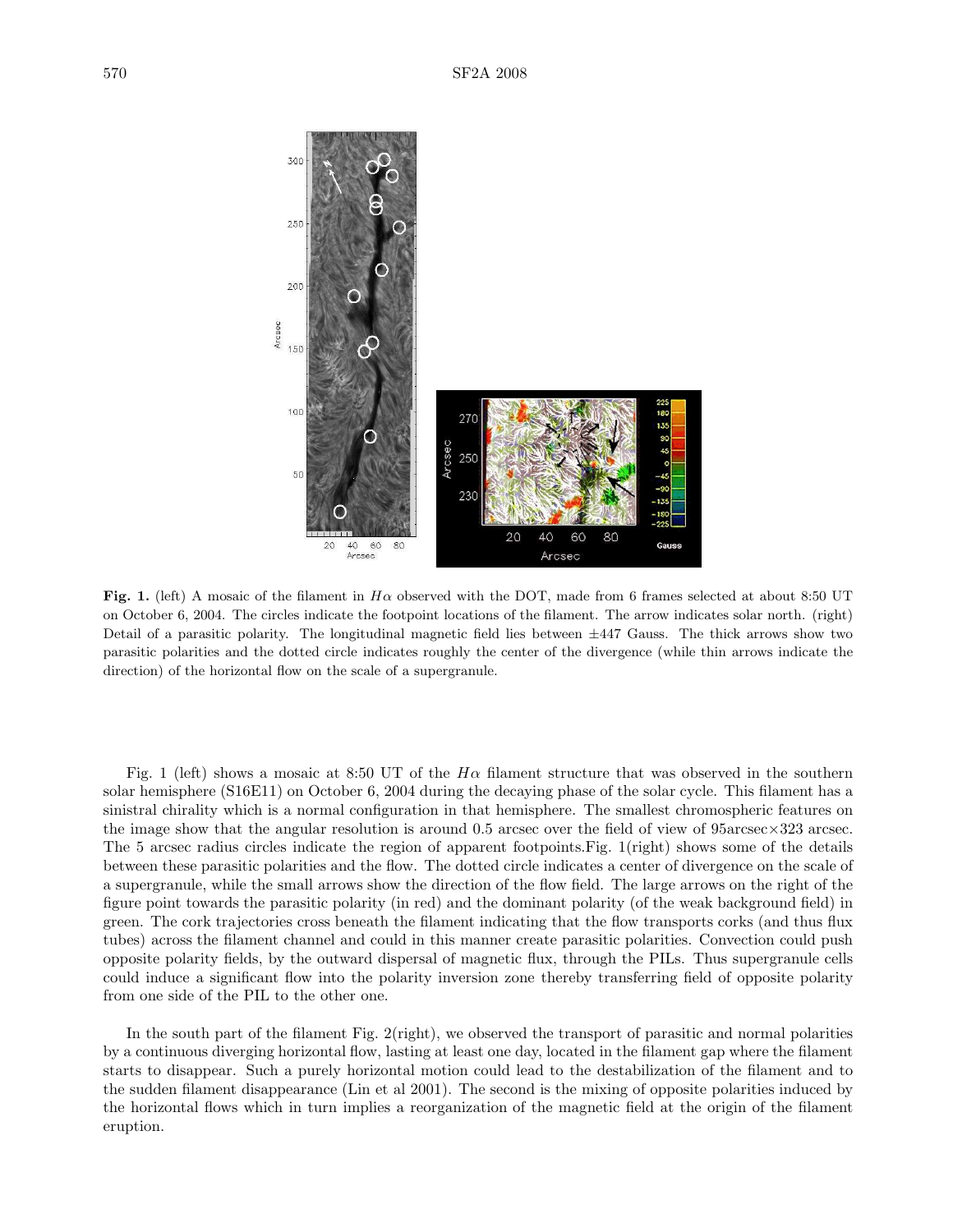

Fig. 2. Evolution of the filament during its eruption around 16:30 UT on October 7, 2004. The arrow indicates a fixed position for all the subframes. A and B denote two parts of the filament. Magnetic field measured by THEMIS on October 7, 2004 between 14:30- 15:17 UT, with the SE extremity of the contour of the filament, and with horizontal photospheric flows, measured with TRACE data, superimposed. The arrow indicates a magnetic feature which is observed to move and interfer with the close opposite polarity (on its right) in the MDI magnetograms. The highest absolute values beeing saturated on this map. North is located at the top of the figure.

#### 3 Large-scale horizontal flows

In order to map the horizontal component of the large-scale photospheric plasma velocity fields, we applied local correlation tracking (LCT; November 1986) to a set of full-disc Dopplergrams obtained by the MDI instrument onboard SoHO. The aim of this method is to track the proper motion of supergranules that are clearly detectable on Dopplergrams everywhere except for the disk centre

The filament's evolution can be seen in Fig. 2 (left). The North–South stream flow visible in Fig. 3 (left, top) crosses over the part of the filament labeled A. The arrow on Fig. 2 (left) indicates the same fixed point (325 arcsec, 167 arcsec) in all of the subframes. We observe a general southward motion of both the A and B segments of the filament. More precisely, we measure a tilt of these two filament segments at the point of their separation. Between 16:07 UT and 16:58 UT the longaxis of segment A rotates by an angle of 12 degrees (clockwise) relatively to its western end, and the long axis of segment B of the filament rotates by an angle of 5.5 degrees (clockwise) relatively to its western end. These rotations are compatible with the surface flow shown in Fig. 3 (top, left) and in particular the North–South stream flow visible.

Before the eruption Fig. 3 (top left),we can clearly see the North–South stream parallel to and about 10 degrees East of the filament. This stream disturbs differential rotation and brings plasma and magnetic structures to the South. Although differential rotation tends to spread the magnetic lines to the East, the observed North–South stream tends to shear the magnetic lines. After the eruption, only a northern segment of the filament is visible and the North–South stream has disappeared. The evolution in the shear velocity computed as the difference between the mean flow in the two boxes as a function of time is shown in Fig. 3 (bottom). One can see that the shear velocity is increasing before the eruption and decreasing after the eruption.

### 4 Conclusions

We have presented multi−wavelength observation of the evolution and eruption of a filament obtained during the JOP 178 campaign on October 6 through 8, 2004. We analyzed the photospheric motions below and in the immediate neighborhood of the filament to search for systematic flows that could both sustain the filament and lead to its eruption. Our observations show that the supergranules can play a role in the transport of parasitic polarities through the filament channel and thus contribute to the formation of barbs (filament footpoints)